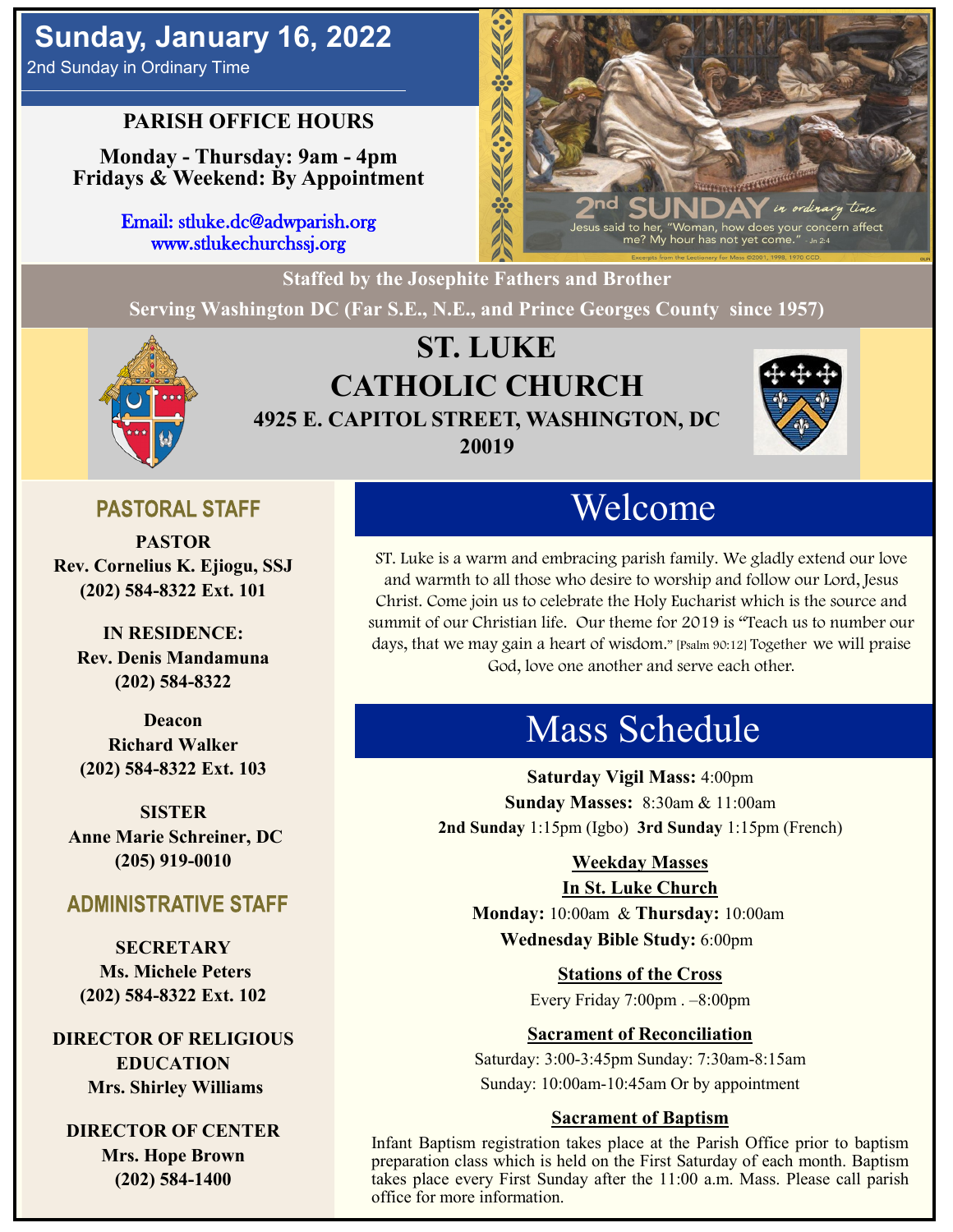# PASTOR'S CORNER

### 'I Have a Dream,' Aug. 28, 1963, in Washington:

 "I say to you today, my friends, so even though we face the difficulties of today and tomorrow, I still have a dream. It is a dream deeply rooted in the American dream. I have a dream that one day this nation will rise up and live out the true meaning of its creed: 'We hold these truths to be selfevident: that all men are created equal.'

 "I have a dream that one day on the red hills of Georgia the sons of former slaves and the sons of former slave owners will be able to sit down together at the table of brotherhood. I have a dream that one day even the state of Mississippi, a state sweltering with the heat of injustice, sweltering with the heat of oppression, will be transformed into an oasis of freedom and justice.

 "I have a dream that my four little children will one day live in a nation where they will not be judged by the color of their skin but by the content of their character. I have a dream today! I have a dream that one day, down in Alabama, with its vicious racists, with its governor having his lips dripping with the words of interposition and nullification, one day right there in Alabama, little black boys and little black girls will be able to join hands with little white boys and little white girls as sisters and brothers. ...

 "So let freedom ring from the prodigious hilltops of New Hampshire; let freedom ring from the mighty mountains of New York; let freedom ring from the heights of the Alleghenies of Pennsylvania; let freedom ring from the snow-capped Rockies of Colorado; let freedom ring from the curvaceous slopes of California. But not only that, let freedom ring from Lookout Mountain of Tennessee; let freedom ring from every hill and molehill in Mississippi — from every mountainside, let freedom ring.

 And when this happens, when we allow freedom to ring, when we let it ring from every village and every hamlet, from every state and every city, we will be able to speed up that day when all of God's children, black men and white men, Jews and Gentiles, Protestants and Catholics, will be able to join hands and sing in the words of the old Negro spiritual: 'Free at last. Free at last. Thank God Almighty, we are free at last.'"

#### Excerpt from Dr. Martin Luther King, Jr. I have a Dream Speech

## Reflection for 2nd Sunday in Ordinary time

 God delights in you. How do you feel when you hear that? Delight usually comes with an exuberant flow of joy that seemingly arises from one's toes with the expression of great glee. Reflecting upon the deep measure of joy God has in us can be a source of joy for ourselves. Delight is infectious. A very young brother and sister were playing on the beach when the all too familiar ice cream truck made its daily rounds. The boy shook with excitement and delight as he took his sister's hand and exclaimed, "The ice cream man is here, isn't it great!" As they ran off toward the truck, one could hear the girl reply, "Yeah, I can't wait!" The experience of a child's delight in something so simple as ice cream, lifts our spirits from our burdens and transports us to the lighter, more innocent side of life.

 Life is not meant to be a burden. Believe it or not, God actually wants us to be happy! In fact, the wedding feast at Cana shows us that God even puts His blessing on our happiness. It is okay to celebrate the wonder of ourselves and others. Life is good. It is always interesting to note that Jesus saves the good wine until last. You would think it would be the other way around. The superb quality of Jesus' wine points to the superior quality of life we find in Christ. It is not a life of burdens but a life of wonder and delight! In Christ, we are lifted from the superficial and mundane to a life of purpose, hope, and love.

 God is with us through the long haul, through the challenges and sorrows as well as the successes and accomplishments. In spite of the fact that we often wander from the path, God's celebratory delight in us remains. As spouses are asked to remain faithful to each other through whatever life brings, God remains faithful too. This promise remains through this life and into the next. All we have to do is take the advice of Jesus' mother to heart when she says, "Listen to him." This wisdom saves us from foolishly giving in to the illusion that we can make better wine than Jesus.

Liturgical Publications 2015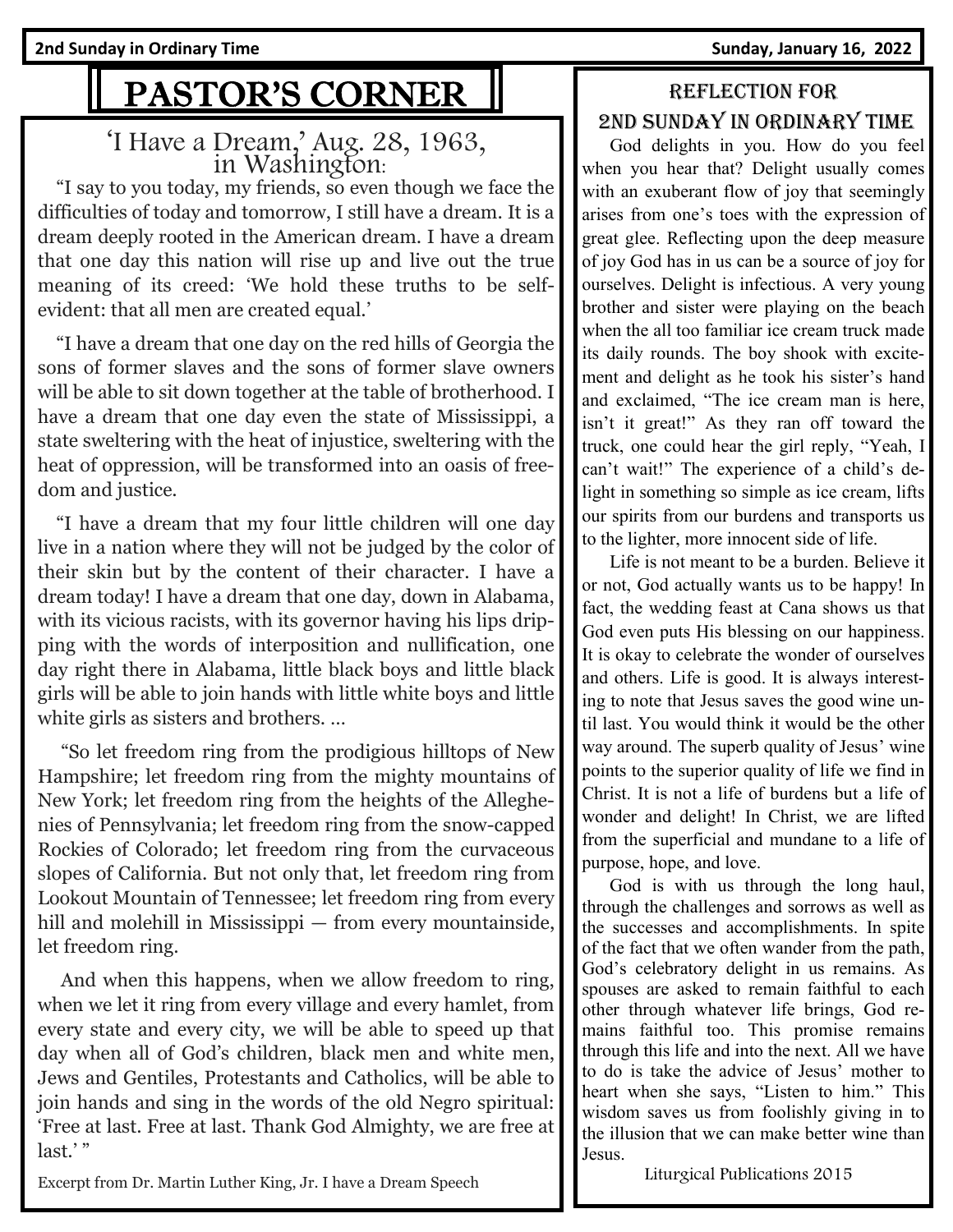#### HAPPY BIRTHDAY/ANNIVERSARY

We would like to wish a wonderful happy birthday

to Nikia Bryant, Noah Bennett, Marquita Cromwell, Otis Mahoney, Sr. , Edna Erikpara, Barbara Mallory, Chikelue Onianwah, LaDora Baker, Debora Savoy, Nobel Cheuwa Ziwe.

# MAY THE JOY OF THE LORD

# BE YOU STRENGTH!!!

# Church Support

Please consider making a donation to support our parish during this trying times. You may Drop off or mail your gifts to the parish. You may give online through our website: [http:www.stlukechurchssj.org/](http://www.stlukechurchssj.org/) And clicking on the donate button.

You may also **TEXT**: 202-335-3116

**Readings for the week of January 16, 2022**

**Sunday:** Isaiah 62:1-5/Psalms 96:1-2, 2-3, 7-8, 9-10 [3]/1 Corinthians 12:4-11/John 2:1-11 **Monday:** 1 Samuel 15:16-23/Psalms 50:8- 9, 16bc-17, 21 and 23/Mark 2:18-22 **Tuesday:** 1 Samuel 16:1-13/Psalms 89:20, 21-22, 27-28/Mark 2:23-28 **Wednesday:** 1 Samuel 17:32-33, 37, 40-51/ Psalms 144:1b, 2, 9-10/Mark 3:1-6 **Thursday:** 1 Samuel 18:6-9; 19:1-7/Psalms 56:2-3, 9-10a, 10b-11, 12-13/Mark 3:7-12 **Friday:** 1 Samuel 24:3-21/Psalms 57:2, 3-4, 6 and 11/Mark 3:13-19 **Saturday:** 2 Samuel 1:1-4, 11-12, 19, 23-27/ Psalms 80:2-3, 5-7/Mark 3:20-21 **Next Sunday**: Nehemiah 8:2-4a, 5-6, 8-10/ Psalms 19:8, 9, 10, 15/1 Corinthians 12:12-30 or 12:12-14, 27/ Luke 1:1-4; 4:14-21

#### **WEEKLY MASS**

**Monday 1/17 Eternal repose of the soul of Ronald Dailey+++ by Milton Harris, Jr.** 

**Tuesday 1/18 Weekday**

**Wednesday 1/19 Weekday**

**Thursday 1/20 Eternal repose of the soul of Timothy Glov-er+++ by Parish Family** 

**Friday 1/21 Eternal repose of the soul of Lois Jamison+++ by Parish Family** 

**Saturday 1/22 Eternal repose of the soul of Hattie Harris+++ by Family**

## Pray for the Sick & Shut-In of Our Parish

Barbara Barnes Blanche Bourm Barbara Batts Tanisha Bennett Tammy Berry Ruth Bundy Beatrice Carroll Melinda Conrad-Brown Edith Cornish Aniceto Charles Patricia Chase Valene Chemoo Joyce Cristwell Alvera Dance Iyana Davage

 Joyce Diggs Lamont Diggs, Sr. Crawley Easely Marita C. Edelin Kimbolyn Flowers Anthony Flowers Tina Garvin Florence Hall Steve Halle Chris Hawkins Charlene Haywood Brenda Henson James Holley Rudolph Holley James Hughes Melvin Jamison

Mary Ann Johnson David & Keisha Jones Dawn Lattimer Lawrence Lee Maria A. Logan Bernadette Mahoney Doreene Mahoney Barbara Mallory Doris McCannon Alice L. Montague Veronica Murray David Neal Florence Patterson Marlene Patterson Silvia Perry Doreene Redd

Corley Redd Leroy Sandifer Betty Smith Kayla Tatum Rolland Taylor Gloria Thompson-Price James F. Thompson, Jr. Matthew Thompson Barbara B. Tyler Wayne A. Wallace Marquita Ward Shiela Washington Steven Washington Cecelia Williams Wellington Waters

Dolores Woodard, Jr. Harold Woodard, Sr.

St Luke military families.

All the Homeless men and women in our community.

Please pray for all those who are sick but have no one to pray for them